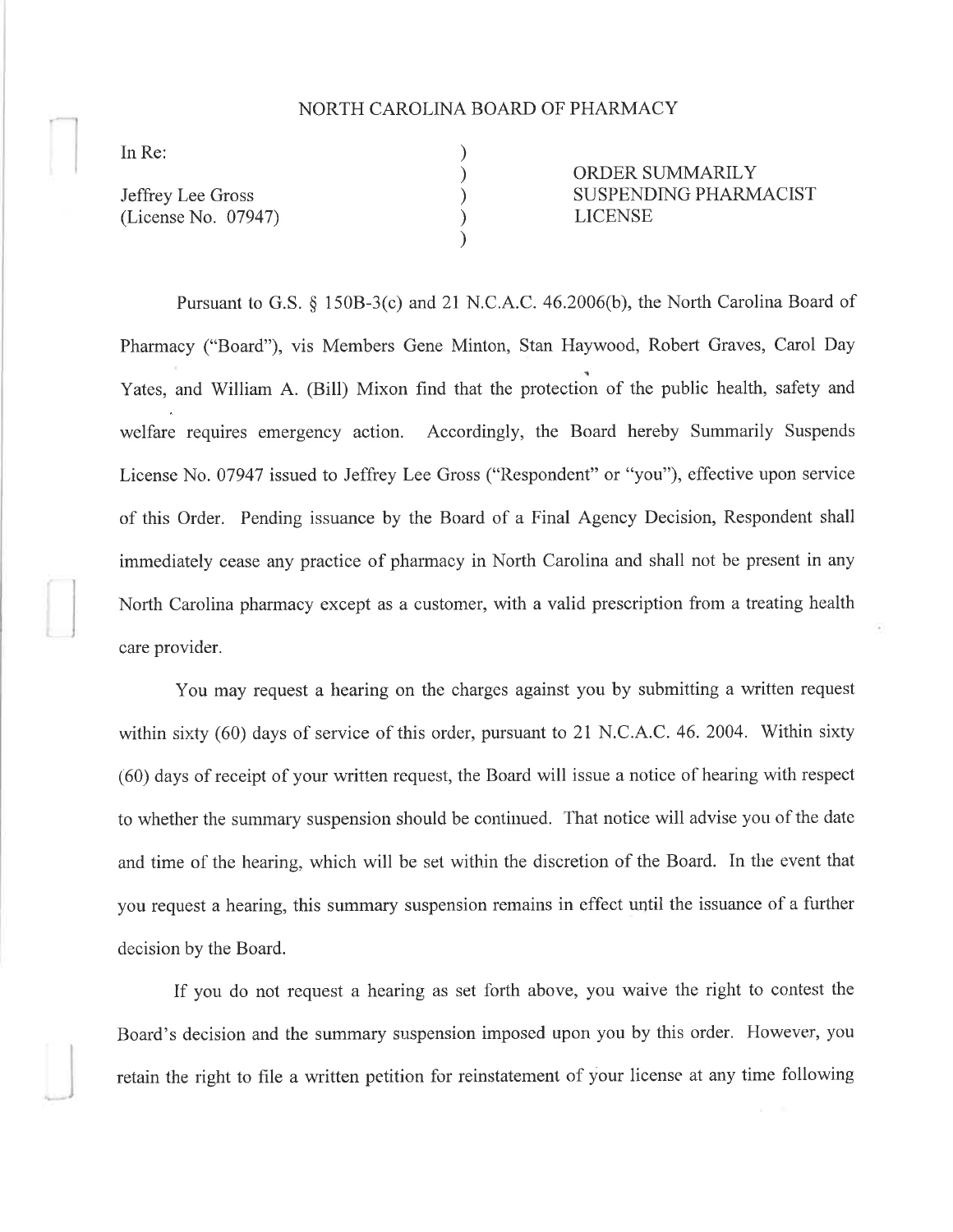this order. The Board will set a hearing at a time and place within its discretion and will rule on the petition for reinstatement, in its discretion, under its duty to consider the public health, safety and welfare.

By Order of the Board, this  $5^m$  day of August . 2016.

NORTH CAROLINA BOARD OF PHARMACY

Jack W. Campbe Executive Director